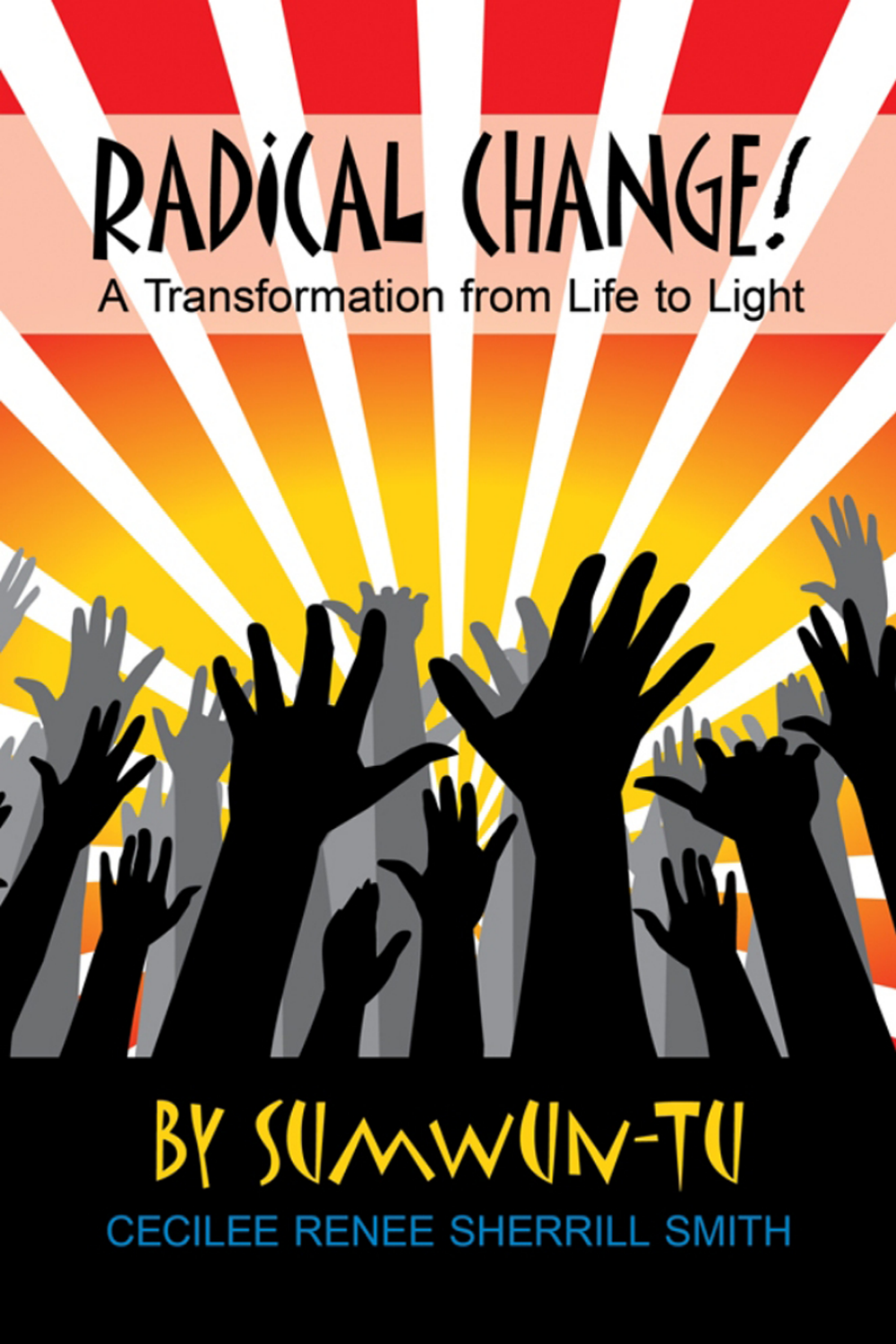## Radical Change!

A Transformation From Life to Light

by

### Sumwun-Tu

*E* 

Strategic Book Group Durham, Connecticut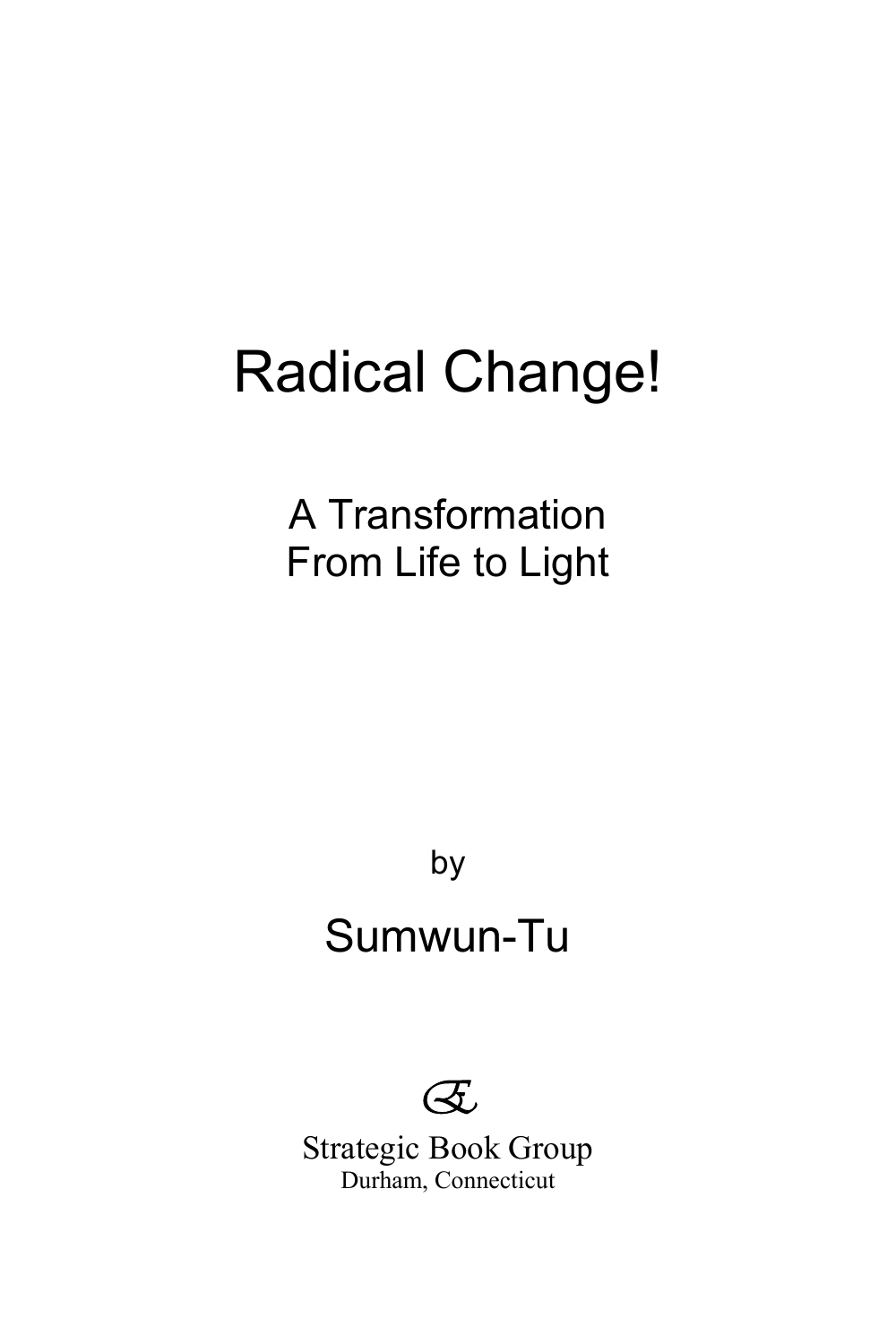Copyright © 2010 Sumwun-Tu. All rights reserved.

No part of this book may be reproduced or transmitted in any form or by any means, graphic, electronic, or mechanical, including photocopying, recording, taping, or by any information storage retrieval system, without the permission, in writing, from the publisher.

> Strategic Book Group P.O. Box 333 Durham CT 06422 www.StrategicBookClub.com

ISBN: 978-1-61897-302-3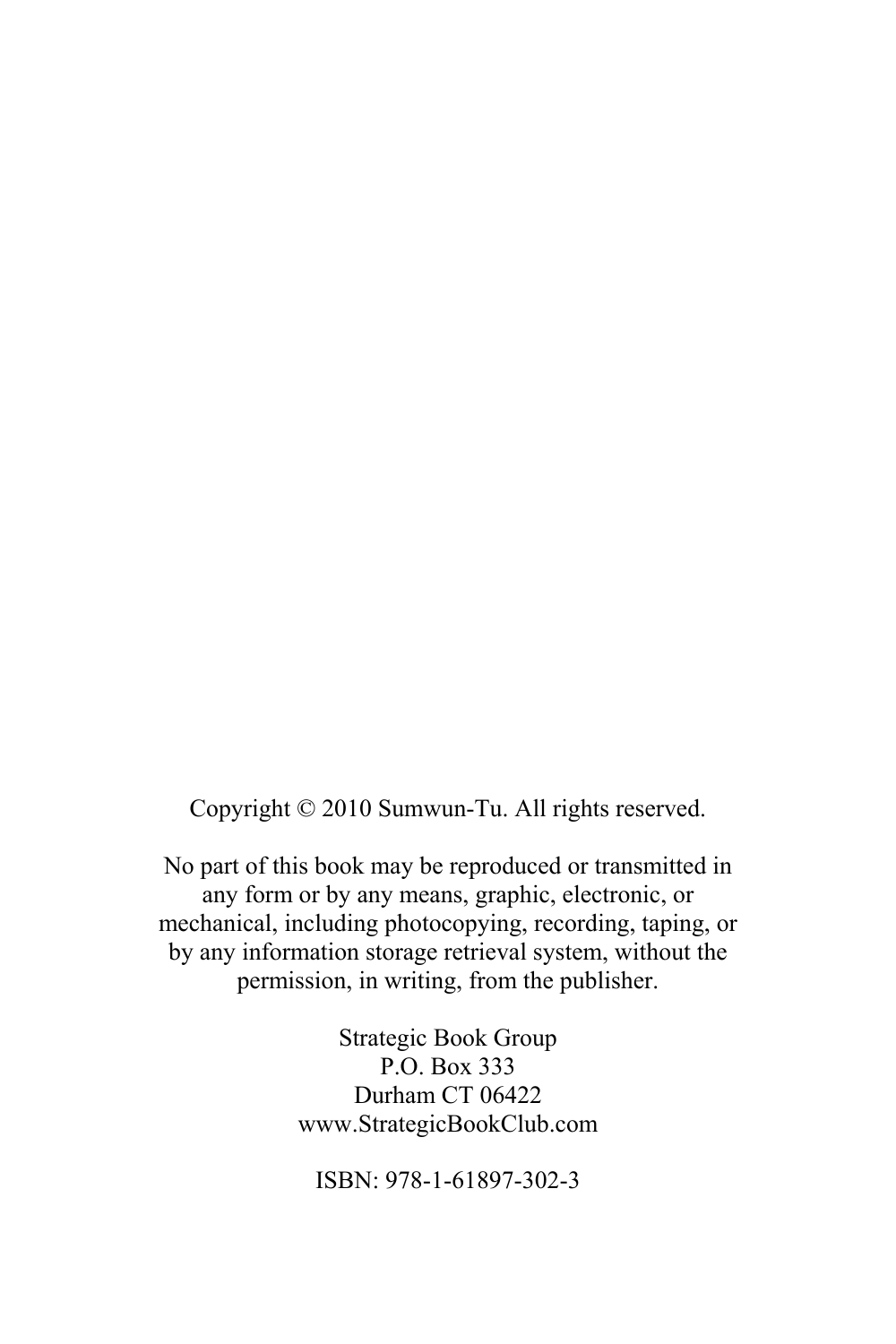#### **INTRODUCTION**

In the late 1970's, an awakening, an upheaval was erupting deep inside my soul and in all the common events of my life. At first, this awakening began as a slow rumble, and then as more tribulation and upheavals occurred in my life, the stronger these utterances burst forth from within. Unwittingly, in child likeness, I attempted and began to write down what my inner child said. This wonderful radical change is a wellspring of living water pushing forth stronger, stronger, bolder, and brighter every day.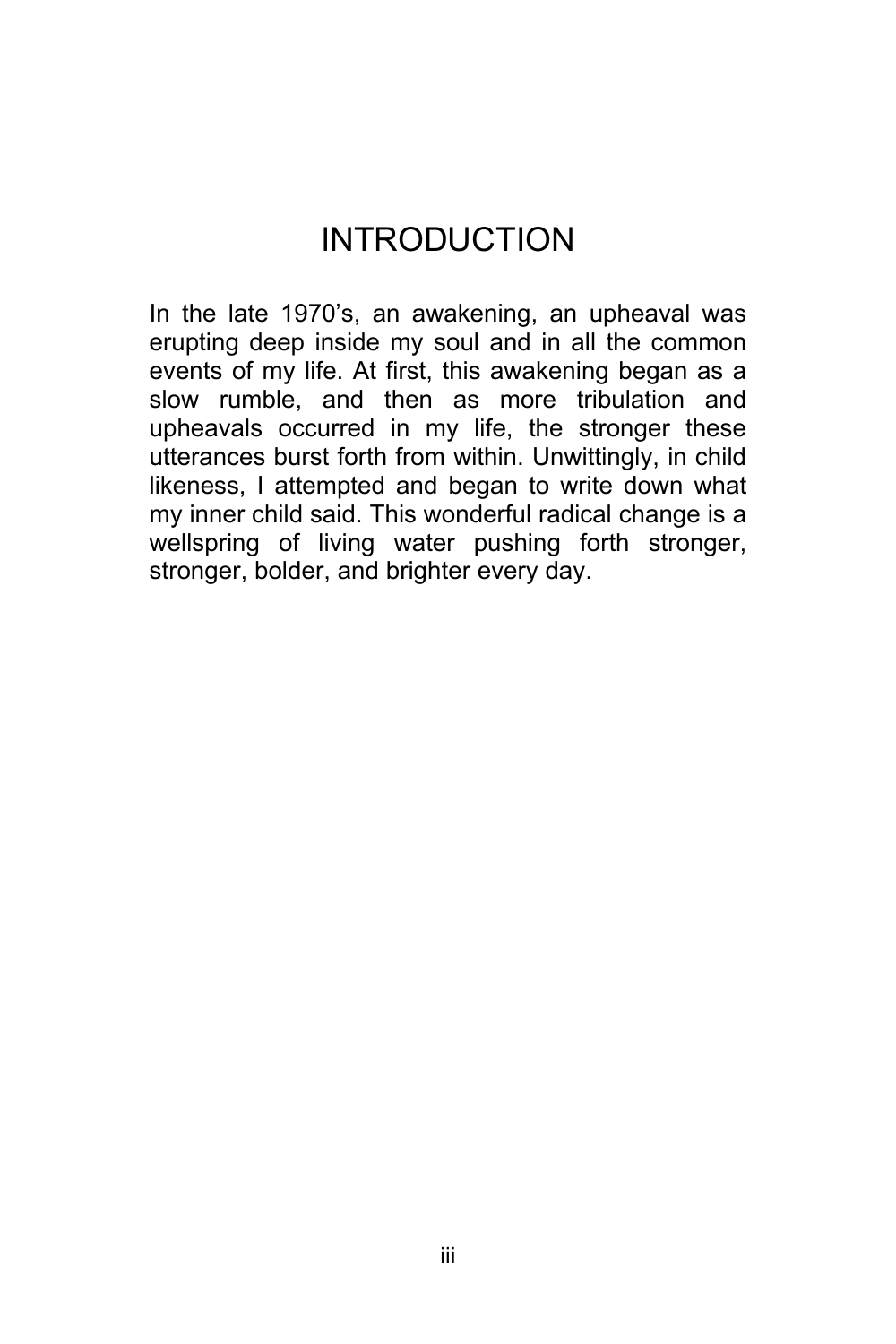#### **DEDICATION**

Everything expressed and reflected upon in these verses are dedicated to my fellow pilgrims in the faith who also are yoked with the Master on this journey called LIFE! We are here to testify and to seek the fellowship God through His Son, Jesus the Christ through the sanctifying power of the Spirit of God every day, with every breath, with everyone.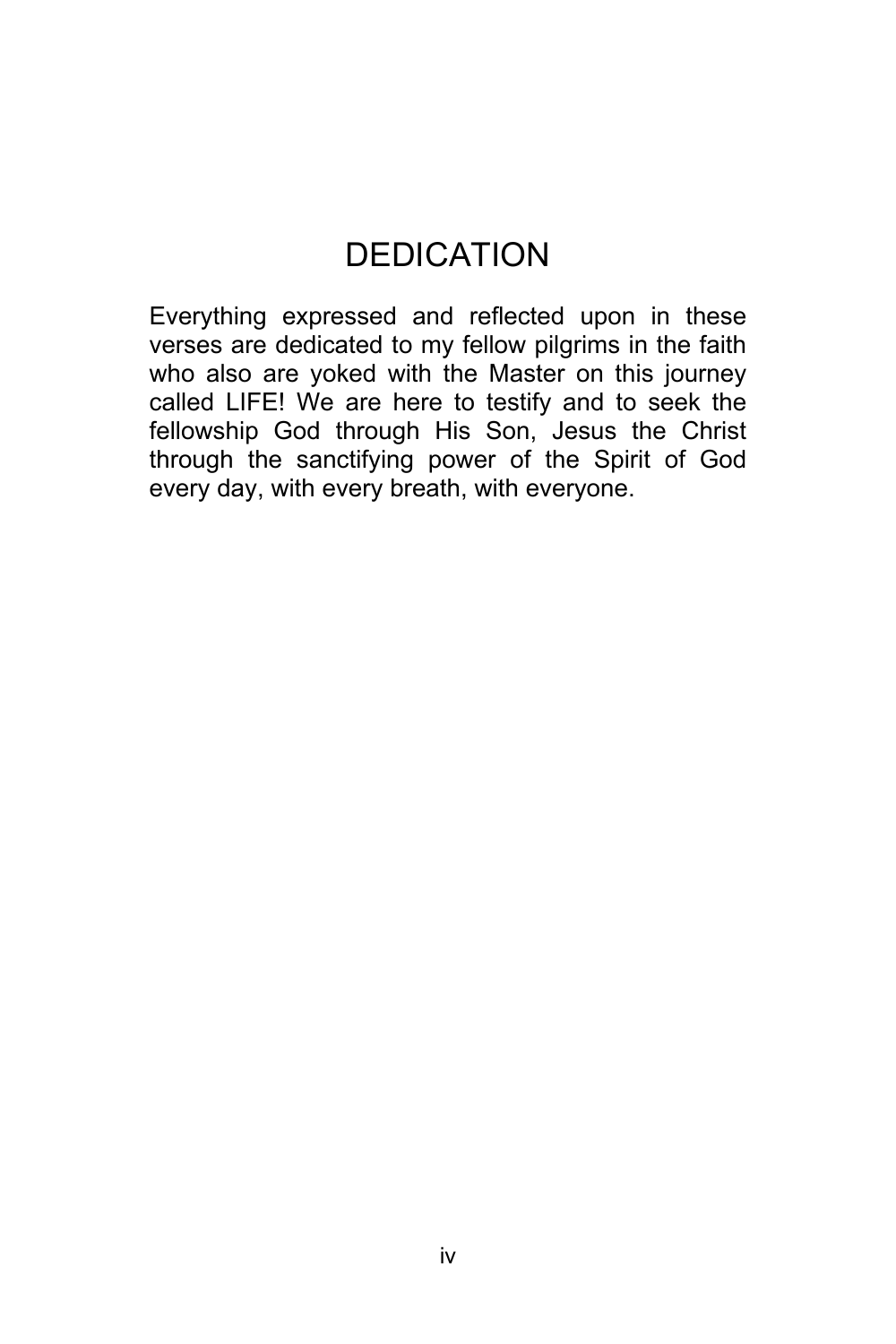#### **CONTENTS**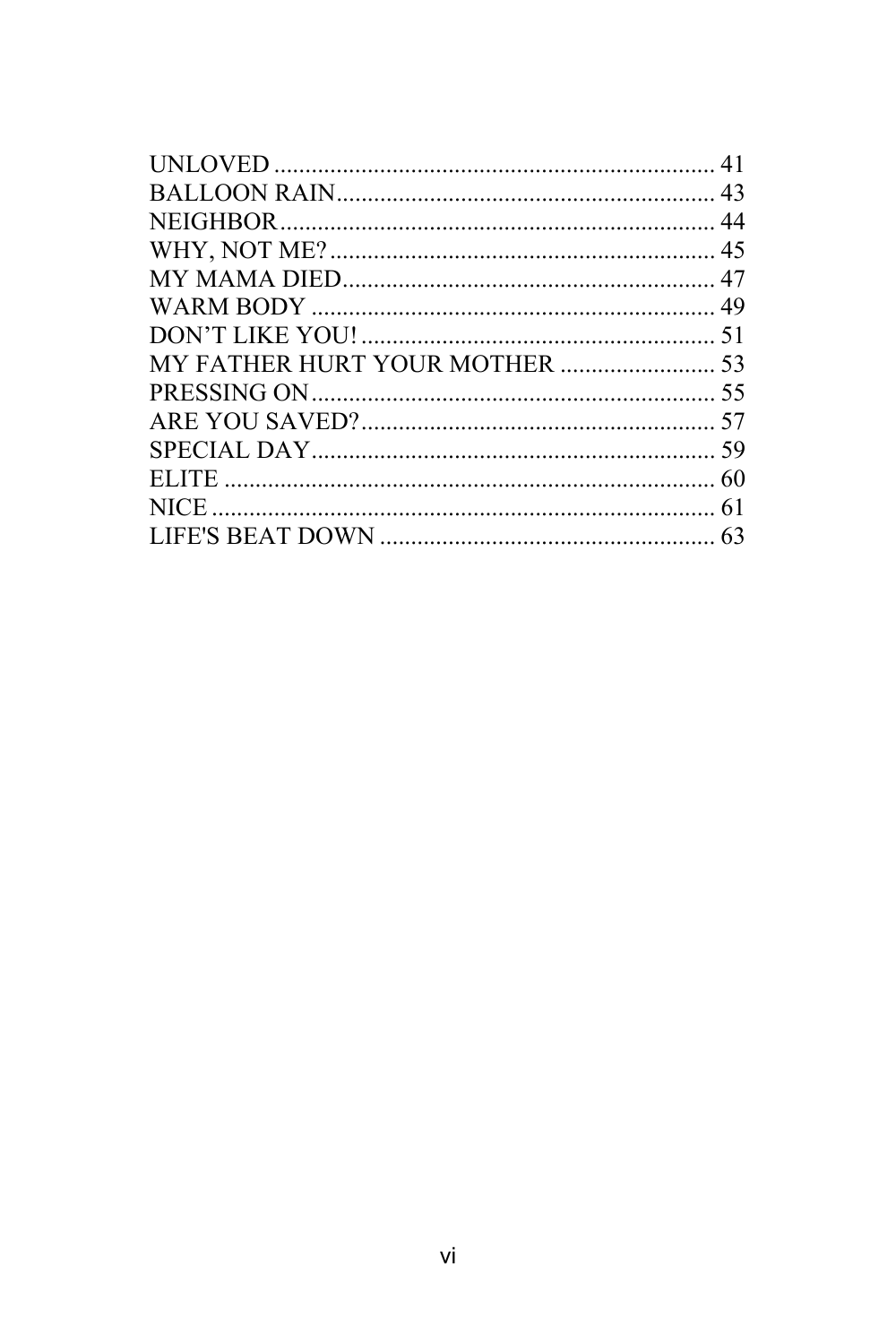#### MY JOURNEY'S END May 1991

I am just a pilgrim in this earthly place. I am only a foreigner in a dry and hungry land. I was sent to taste the life of flesh and to show the Father — where and how my life would be spent.

By the calling and choosing of the Father in my earthy tent — I was introduced to Jesus Christ, his only begotten Son he sent. The sweet Nazarene, sent to save this world from its destructive path.

Being so in love — the Father up above. He loved us first, we love him now at long last and now our journey's end will soon be a past.

Sweet eternity with my heavenly Father and our Lord Jesus Christ — will be my reward for overcoming flesh, the world, my soul, envy and strife. Oh, what a joy and rest to know — that I do have eternal life.